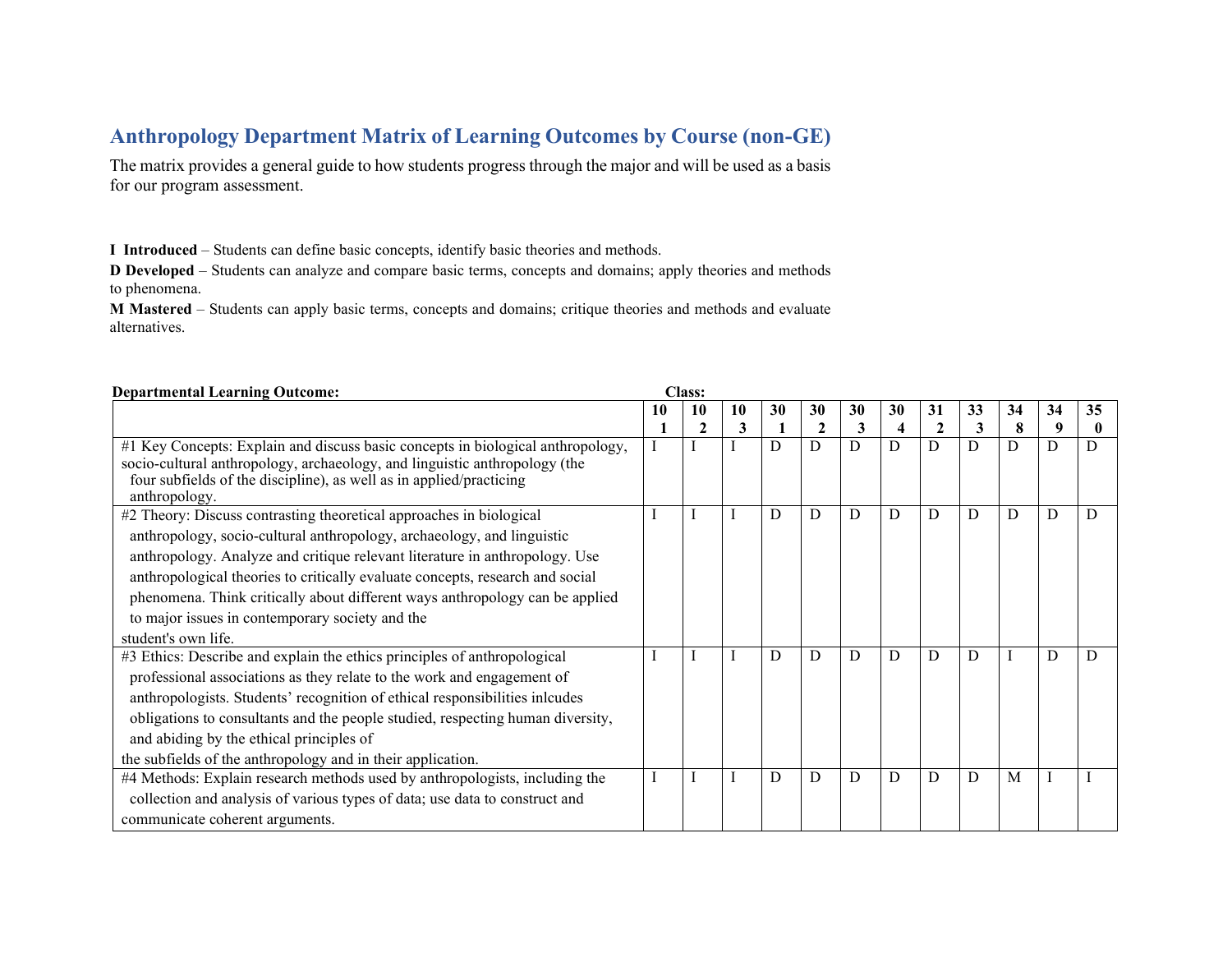**I Introduced** – Students can define basic concepts, identify basic theories and methods.

**D Developed** – Students can analyze and compare basic terms, concepts and domains; apply theories and methods to phenomena.

**M Mastered** – Students can apply basic terms, concepts and domains; critique theories and methods and evaluate alternatives.

| <b>Department Learning Outcomes:</b>                                          |    | <b>Class:</b> |              |                |              |              |    |              |                |    |    |             |    |
|-------------------------------------------------------------------------------|----|---------------|--------------|----------------|--------------|--------------|----|--------------|----------------|----|----|-------------|----|
|                                                                               | 35 | 35            | 36           | 40             | 41           | 42           | 43 | 44           | 44             | 44 | 45 | 46          | 47 |
|                                                                               |    | 5             | $\mathbf{0}$ |                | $\mathbf{0}$ | $\mathbf{2}$ | 9  | $\mathbf{0}$ | $\overline{c}$ | 5  |    | $\mathbf 0$ |    |
| #1 Key Concepts: Explain and discuss basic concepts in biological             | D  | D             | D            | $\overline{D}$ | D            | D            | D  | D            | D              | D  | D  | D           | D  |
| anthropology,                                                                 |    |               |              |                |              |              |    |              |                |    |    |             |    |
| socio-cultural anthropology, archaeology, and linguistic anthropology         |    |               |              |                |              |              |    |              |                |    |    |             |    |
| (the four subfields of the discipline), as well as in applied/practicing      |    |               |              |                |              |              |    |              |                |    |    |             |    |
| anthropology.                                                                 | D  | D             | D            | D              | D            | D            | D  | D            | D              | D  | D  | D           | D  |
| #2 Theory: Discuss contrasting theoretical approaches in biological           |    |               |              |                |              |              |    |              |                |    |    |             |    |
| anthropology, socio-cultural anthropology, archaeology, and linguistic        |    |               |              |                |              |              |    |              |                |    |    |             |    |
| anthropology. Analyze and critique relevant literature in anthropology. Use   |    |               |              |                |              |              |    |              |                |    |    |             |    |
| anthropological theories to critically evaluate concepts, research and social |    |               |              |                |              |              |    |              |                |    |    |             |    |
| phenomena. Think critically about different ways anthropology can be          |    |               |              |                |              |              |    |              |                |    |    |             |    |
| applied to major issues in contemporary society and the                       |    |               |              |                |              |              |    |              |                |    |    |             |    |
| student's own life.                                                           |    |               |              |                |              |              |    |              |                |    |    |             |    |
| #3 Ethics: Describe and explain the ethics principles of anthropological      | D  | D             |              |                | D            |              | D  |              | D              | D  | D  |             | D  |
| professional associations as they relate to the work and engagement of        |    |               |              |                |              |              |    |              |                |    |    |             |    |
| anthropologists. Students' recognition of ethical responsibilities incudes    |    |               |              |                |              |              |    |              |                |    |    |             |    |
| obligations to consultants and the people studied, respecting human           |    |               |              |                |              |              |    |              |                |    |    |             |    |
| diversity, and abiding by the ethical principles of                           |    |               |              |                |              |              |    |              |                |    |    |             |    |
| the subfields of the anthropology and in their application.                   |    |               |              |                |              |              |    |              |                |    |    |             |    |
| #4 Methods: Explain research methods used by anthropologists, including the   |    | D             |              |                | D            |              | D  |              | D              | D  | D  |             | D  |
| collection and analysis of various types of data; use data to                 |    |               |              |                |              |              |    |              |                |    |    |             |    |
| construct and communicate coherent arguments.                                 |    |               |              |                |              |              |    |              |                |    |    |             |    |
|                                                                               |    |               |              |                |              |              |    |              |                |    |    |             |    |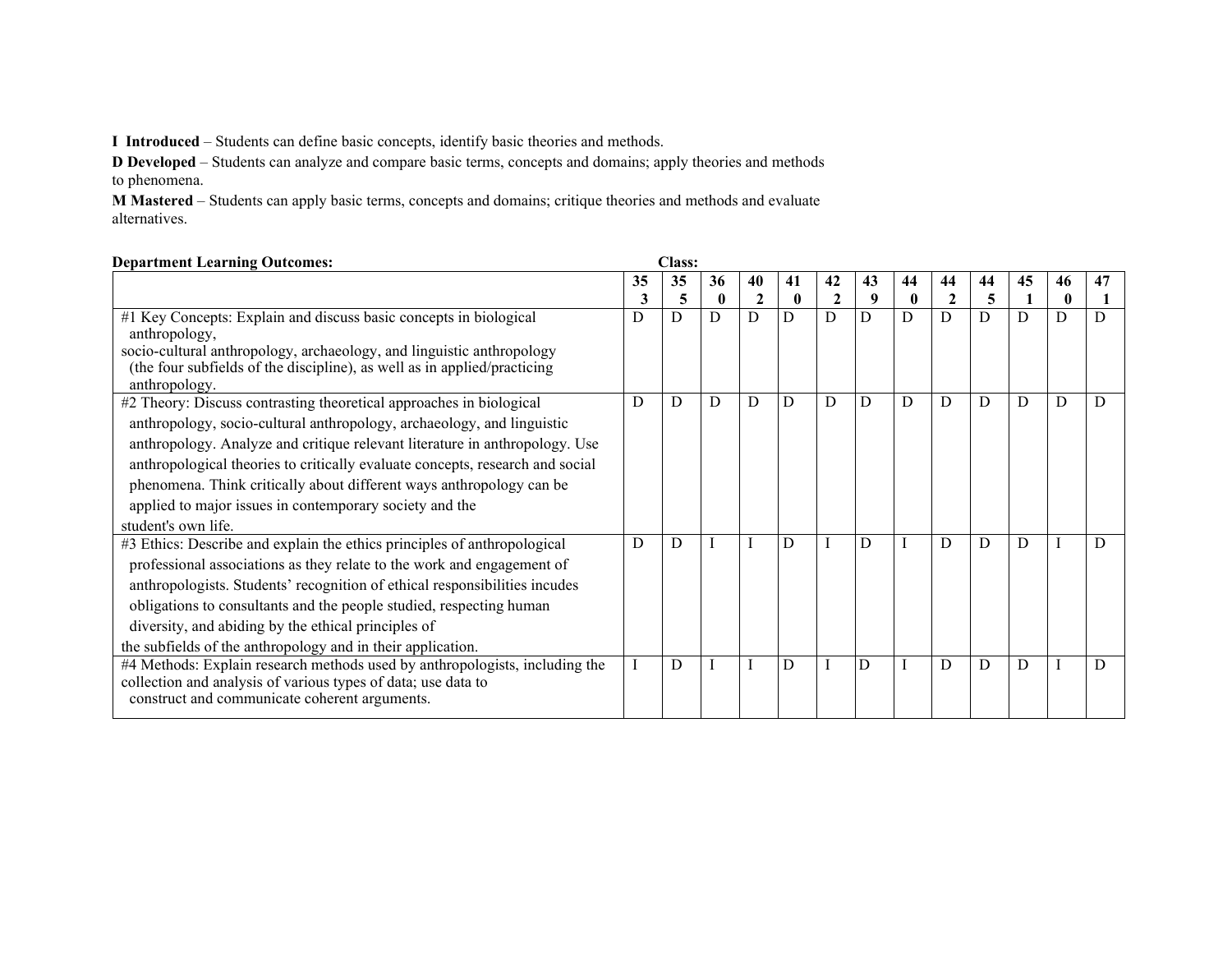**I Introduced** – Students can define basic concepts, identify basic theories and methods.

**D Developed** – Students can analyze and compare basic terms, concepts and domains; apply theories and methods to phenomena.

**M Mastered** – Students can apply basic terms, concepts and domains; critique theories and methods and evaluate alternatives.

| <b>Class:</b><br><b>Departmental Learning Outcome:</b>                                                                                                                                                                                                                                                                                                                                                                                                                                              |              |     |     |              |     |              |     |                |     |     |              |     |     |     |     |
|-----------------------------------------------------------------------------------------------------------------------------------------------------------------------------------------------------------------------------------------------------------------------------------------------------------------------------------------------------------------------------------------------------------------------------------------------------------------------------------------------------|--------------|-----|-----|--------------|-----|--------------|-----|----------------|-----|-----|--------------|-----|-----|-----|-----|
|                                                                                                                                                                                                                                                                                                                                                                                                                                                                                                     | 501          | 505 | 508 | 510          | 520 | 529          | 531 | 532            | 533 | 536 | 537          | 560 | 561 | 562 | 563 |
| #1 Key Concepts: Explain and discuss basic<br>concepts in biological anthropology,<br>socio-cultural anthropology,<br>archaeology, and linguistic<br>anthropology (the four subfields of<br>the discipline), as well as in                                                                                                                                                                                                                                                                          | $\mathbf{M}$ | M   | M   | $\mathbf{M}$ | M   | $\mathbf{M}$ | M   | $\overline{M}$ | M   | M   | $\mathbf{M}$ | M   | M   | M   | M   |
| applied/practicing anthropology.<br>#2 Theory: Discuss contrasting theoretical<br>approaches in biological anthropology,<br>socio-cultural anthropology, archaeology,<br>and linguistic anthropology. Analyze and<br>critique relevant literature in anthropology.<br>Use anthropological theories to critically<br>evaluate concepts, research and social<br>phenomena. Think critically about<br>different ways anthropology can be applied<br>to major issues in contemporary society<br>and the | $\mathbf{M}$ | D   | M   | M            | M   | M            | M   | M              | M   | M   | M            | M   | M   | M   | M   |
| student's own life.<br>#3 Ethics: Describe and explain the ethics<br>principles of anthropological professional<br>associations as they relate to the work and<br>engagement of anthropologists. Students'<br>recognition of ethical responsibilities<br>incudes obligations to consultants and the<br>people studied, respecting human<br>diversity, and abiding by the ethical<br>principles of                                                                                                   | $\mathbf{M}$ | M   | M   | M            | M   | M            | M   | M              | M   | D   | M            | M   | M   | M   | M   |